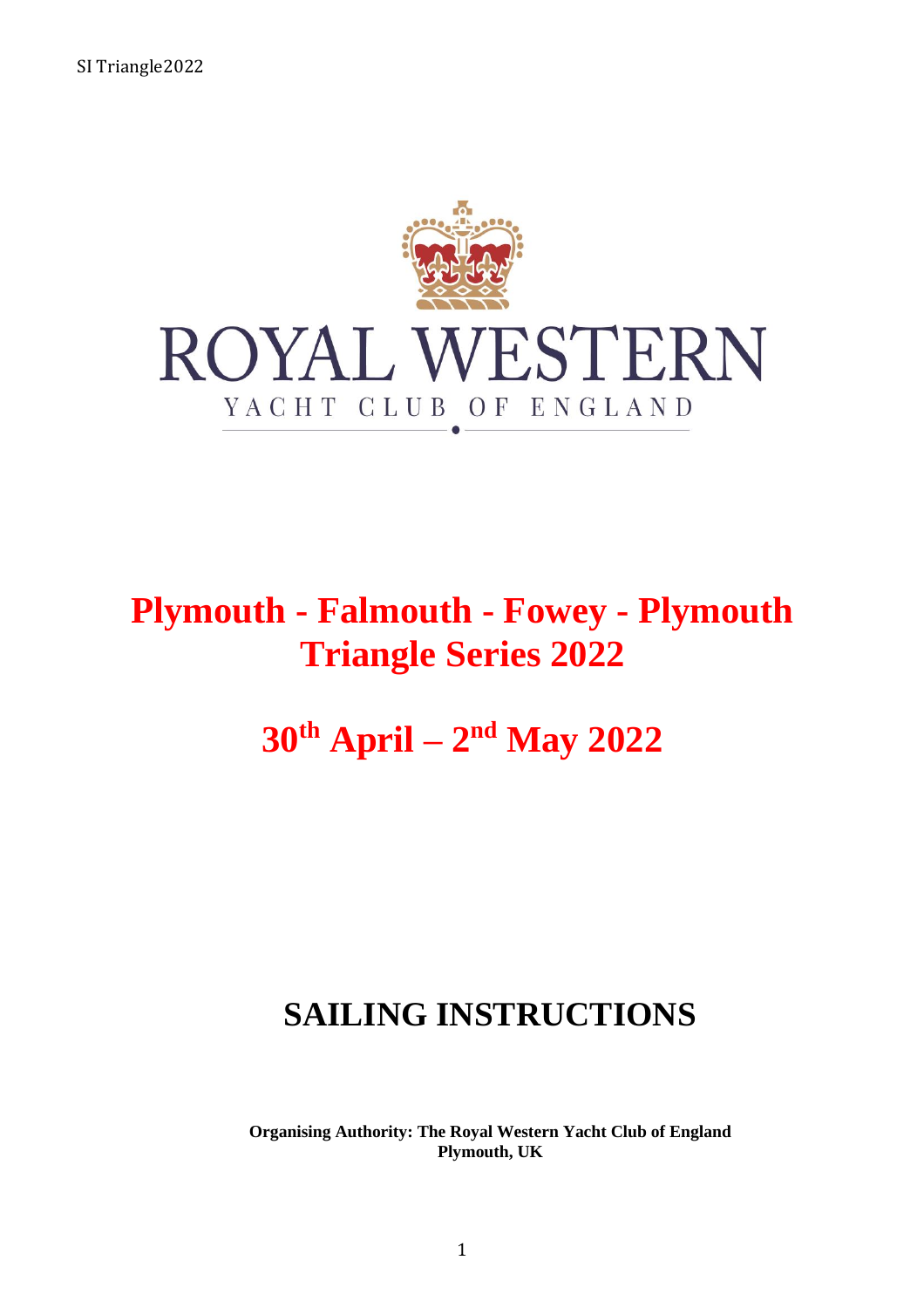## **SAILING INSTRUCTIONS**

#### **1. RULES**

- 1.1 The **PLYMOUTH - FALMOUTH - FOWEY- PLYMOUTH TRIANGLE Series 2022** will be governed by the rules as defined in The Racing Rules of Sailing. Where there is a conflict between the Notice of Race and these Sailing Instructions, the Sailing Instructions prevail.
- 1.2 Racing rule(s) 44.1 and Appendix A are changed as follows:
	- 1.2.1 RRS 44.1 is changed so that the Two-Turns Penalty is replaced by the One-Turn Penalty as described in SI 10.2.
	- 1.2.2 Appendix A Scoring, refer to NoR 8 and SI 14
- 1.3 The Sailing Instructions may also change other racing rules.
- 1.4 Under rule 87, rule(s) IRC Rule 22.4.2 of the IRC class rules is replaced with:

"The maximum number of crew that may sail aboard a boat shall be the crew number printed on the certificate plus two. There is no weight limit."

- 1.5 The World Sailing Offshore Special Regulations 2022 2023 **Category 4** shall apply. <https://www.sailing.org/inside-world-sailing/rulesregulations/offshore-special-regulations/> Additionally, boats shall carry a life raft in accordance with WS Offshore Special Regulations 4.20.
- 1.6 The Race Committee may inspect any boat to ensure compliance with OSRs.

#### **2. NOTICES TO COMPETITORS**

2.1 Notices to competitors before and during the event will be posted on the Triangle Series Event page of the RWYC website. <https://rwyc.org/club-racing/triangle-race/> . This shall be regarded as the Official Notice Board.

#### 3. **CHANGES TO SAILING INSTRUCTIONS**

3.1 Any changes to the sailing instructions will be posted by 0800 on the day it will take effect, except that any change to the schedule of races will be posted by 2000 on the day before it will take effect.

#### 4. **SIGNALS MADE ASHORE**

4.1 Signals made ashore will be displayed from each respective yacht club's main flag staff and/or on the Official Notice Board (website).

#### **5. SCHEDULE OF RACING**

- 5.1 Dates of racing:  $30^{th}$  April, 1<sup>st</sup> May and  $2^{nd}$  May 2022.
- 5.2 The schedule for each class is as follows

|              | TIMES OF WARNING SIGNALS    |                          |                   |  |
|--------------|-----------------------------|--------------------------|-------------------|--|
| <b>CLASS</b> | <b>Plymouth to Falmouth</b> | <b>Falmouth to Fowey</b> | Fowey to Plymouth |  |
|              | April $30th 2022$           | May $1^{st}$ 2022        | May $2^{nd}$ 2022 |  |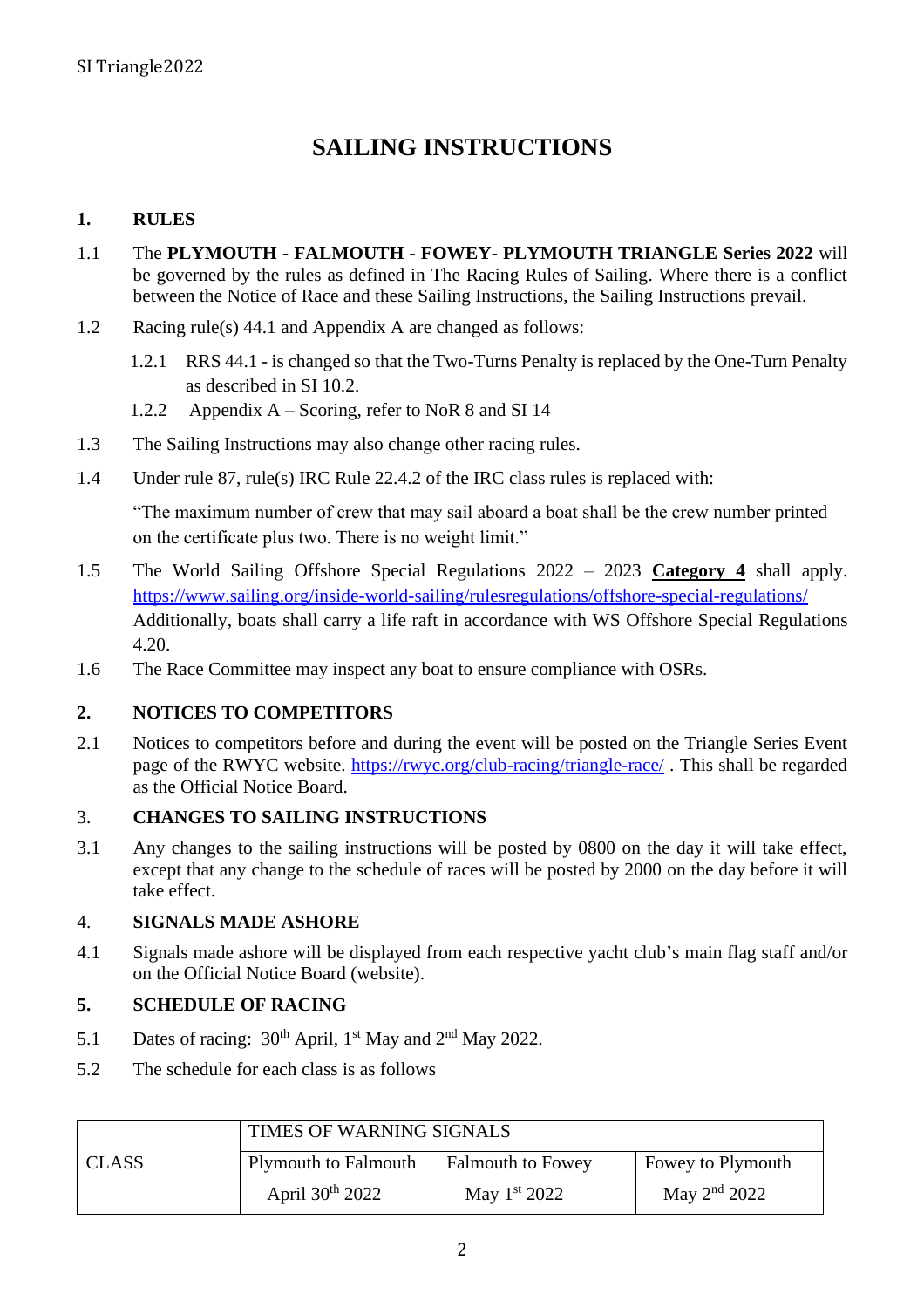| Cruiser (NHC) | 08.25 | 10.25 | 09.55 |
|---------------|-------|-------|-------|
|               |       |       |       |
| <b>IRC</b>    | 08.35 | 10.35 | 10.05 |
|               |       |       |       |
| <b>MOCRA</b>  | 08.45 | 10.45 | 10.15 |

- 5.3 To alert boats that the sequence of races will begin soon, the orange starting flag will be displayed with one sound signal at least five minutes before a warning signal is made.
- 5.4 Any boat that has not started within 10 minutes of her starting time will be scored DNC or DNS as appropriate.

#### **6. CLASS FLAGS**

6.1 Class Flags shall be flown from the backstay when racing as follows.

| <b>CLASS</b>  | <b>FLAG No</b> |
|---------------|----------------|
| Cruiser - NHC |                |
| <b>IRC</b>    |                |
| <b>MOCRA</b>  |                |

#### **7. COURSES**

7.1 All classes will use the same finish line. Details for each finish line are shown in the appropriate appendix for that port.

#### 7.1.1 **PLYMOUTH to FALMOUTH**

After clearing Plymouth Sound breakwater

7.1.1 **Cruiser - NHC** – proceed directly to the finish line at Falmouth.

#### 7.1.2 **IRC & MOCRA**

**Course Board A**: Leave Manacles east cardinal buoy (50deg 02.81'N 005deg 01.91'W) to Stbd. Then proceed directly to the finish line at Falmouth. (See Appendix B).

**Course Board B**: Leave the yellow spherical mark named 'Hotel Meudon' (50deg 06.04'N – 005deg 04.22'W) at the northern entrance to the Helford River to Stbd. Then proceed directly to the finish line at Falmouth. (See Appendix B).

**Course Board C**: Omit the Manacles / Hotel Meudon marks and proceed directly to the finish line at Falmouth. (See Appendix B).

7.1.3 Competitors are reminded that Black Rock Beacon marks rocks. Boats should keep well clear when rounding this mark.

#### 7.2 **FALMOUTH to FOWEY**

7.2.1 **Cruiser** – proceed directly to the finish line at Fowey. (See Appendix C).

#### 7.2.2 **IRC & MOCRA -**

**Flag A**: leave Manacles east cardinal buoy (50deg 02.81'N 005deg 01'.91W) to Port, then proceed directly to the finish line at Fowey. (See Appendix C).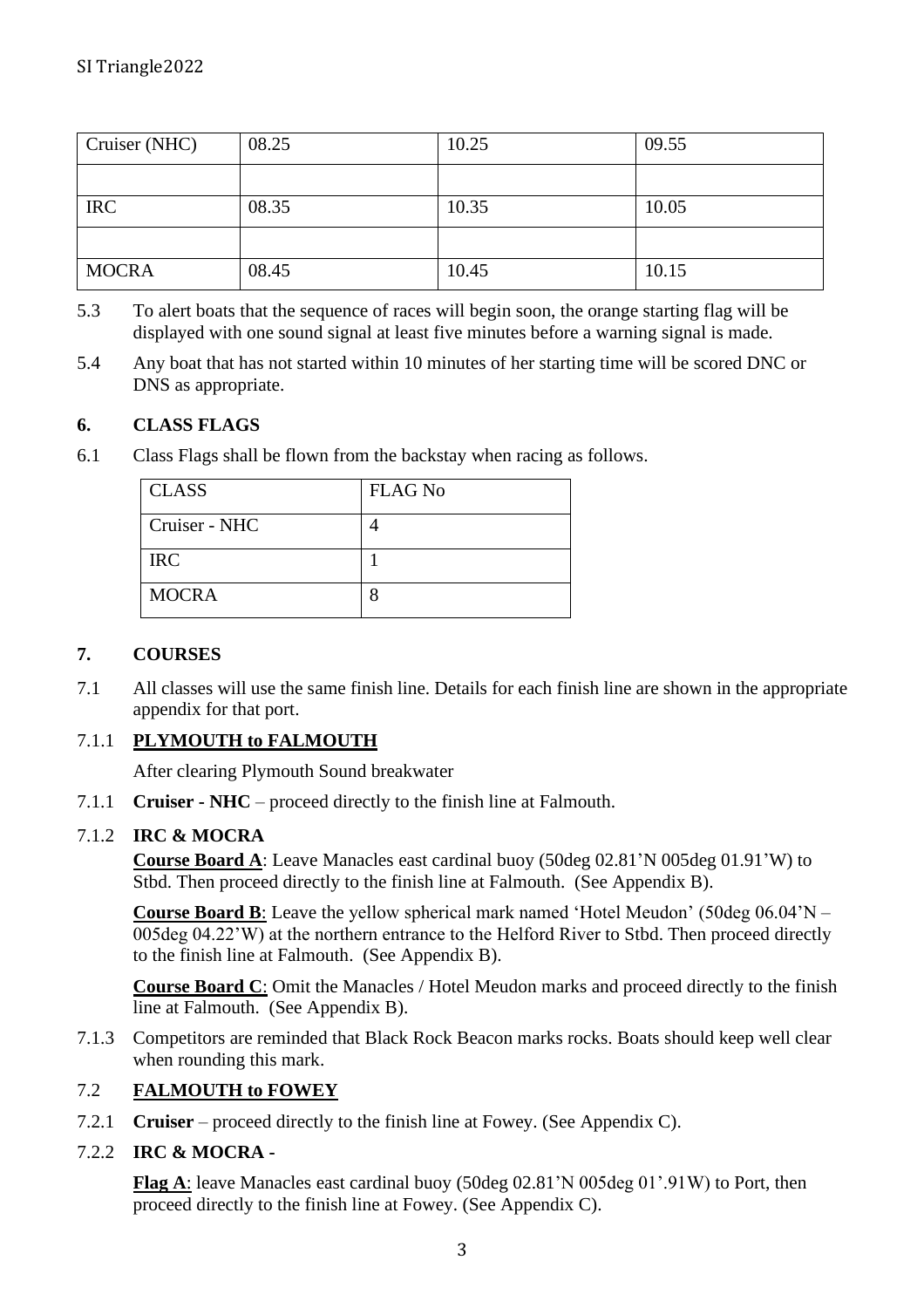**Flag B**: Leave the yellow spherical mark named 'Hotel Meudon' (50deg 06.04'N – 005deg 04.22'W) at the northern entrance to the Helford River to Port. Then proceed directly to the finish line at Fowey. (See Appendix C).

**Flag C**: Omit the Manacles / Hotel Meudon marks and proceed directly to the finish line at Fowey. (See Appendix C).

#### 7.3 **FOWEY to PLYMOUTH**

- 7.3.1 All classes proceed directly to the finish line at Plymouth. (See Appendix A)
- 7.4 Course indication and start sequence signals will be made at:
- 7.4.1 Plymouth Boards and Flags on the side of the committee boat (MV Fulmar)
- 7.4.2 Falmouth Flags on the flag-pole on Pendennis Point
- 7.4.3 Fowey Flags on the committee boat (tbc).

#### **8. SHORTENED COURSE**

8.1 Courses will not be shortened.

#### **9. START AND FINISH**

- 9.1 See Appendix A for details of starting and finishing at Plymouth.
- 9.2 See Appendix B for details of finishing and starting at Falmouth.
- 9.3 See Appendix C for finishing and starting at Fowey.
- 9.4 All yachts shall take their own finishing times at Falmouth, Fowey and Plymouth using GPS time, and noting the boat that finishes one position ahead and one position astern if possible. This information is to be retained by each skipper and only required if the Race Committee so requests it.
- 9.5 In the event of a boat being over the line at the start, the race committee may broadcast on VHF (channel 77) the sail number of that boat, OR (if there are more than one boat over) the number of boats that were recorded over the line. Such transmission will not be made for at least one minute after the start. This changes, but is in addition to, Rule 28.1 Failure to make or receive such broadcasts will not be grounds for redress. This changes rule 62.1.

#### **10. PENALTY SYSTEM**

- 10.1 The Exoneration Penalty and RYA Arbitration of the RYA Rules and Disputes procedures will be available. This is the preferred method of resolving disputes. See the below website for details. <https://www.rya.org.uk/racing/rules/rules-disputes>
- 10.2 The Two-Turns Penalty is replaced by the One-Turn Penalty. This changes rule 44.1.
- 10.3 Discretionary penalties will be available to the Protest Committees.

#### **11. TIME LIMITS**

- 11.1 Any boat not finishing the Plymouth-Falmouth race by 2000hrs on Saturday  $30<sup>th</sup>$  April 2022 will be scored DNF.
- 11.2 Any boat not finishing the Falmouth-Fowey race by 1800hrs on Sunday 1<sup>st</sup> May 2022 shall be scored DNF.
- 11.3 Any boat not finishing the Fowey-Plymouth race by 1800hrs on Monday 2<sup>nd</sup> May 2022 shall be scored DNF.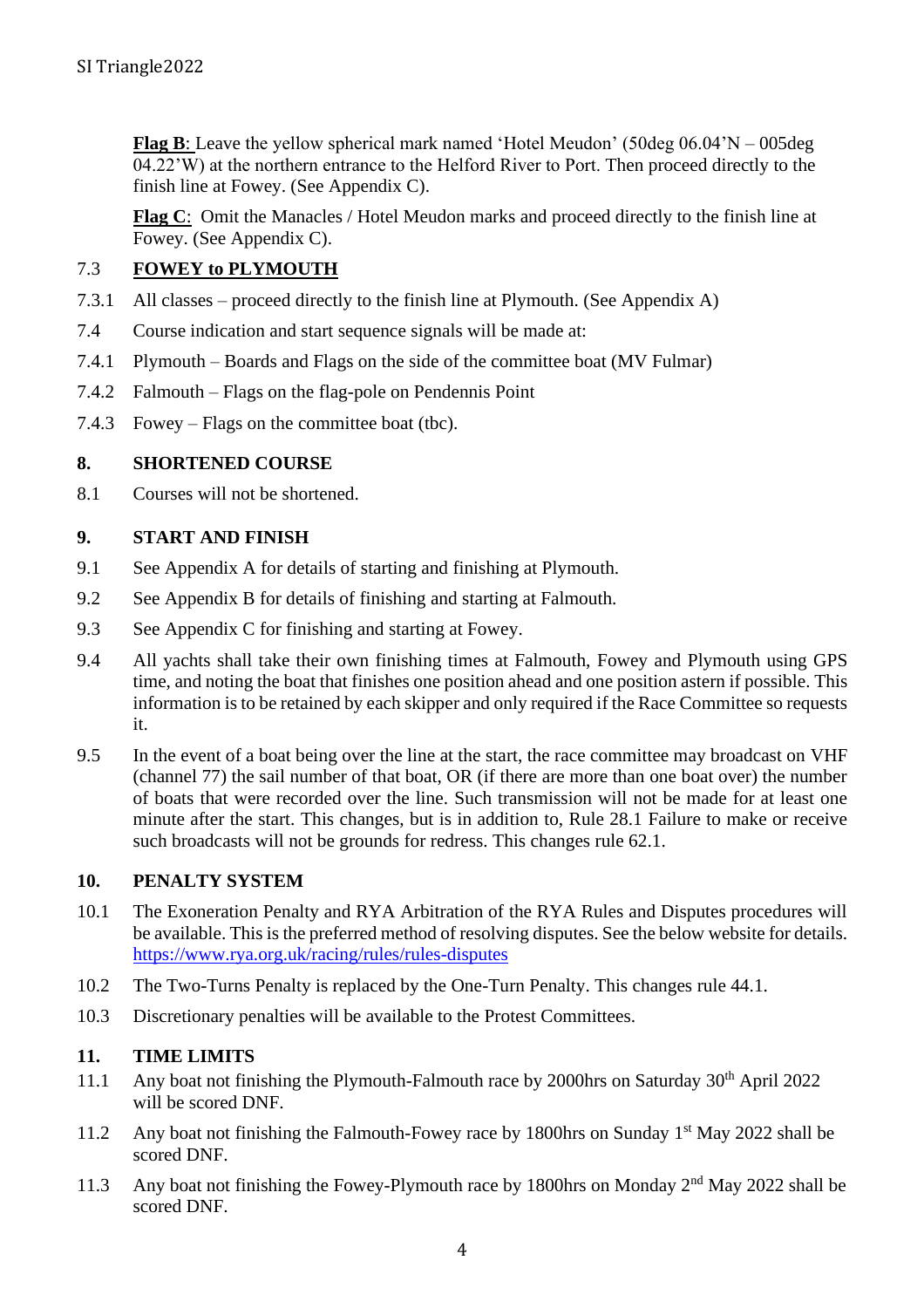#### **12. PROTESTS & REQUESTS FOR REDRESS**

- 12.1 For each class, the protest time limit is 60 minutes after the last boat has finished that day's racing. The same time limit applies to protests by the race committee and protest committee about incidents they observe in the racing area and to requests for redress.
- 12.1 Protests submissions are to be delivered to the RWYC representative within the protest time as follows:

Plymouth to Falmouth leg at the Royal Cornwall YC.

Falmouth to Fowey leg at the Royal Fowey YC.

Fowey to Plymouth leg at the Royal Western YC.

Protests will be heard at the end of the regatta at the RWYC. Leg prizes will be awarded on a 'subject to protest basis'.

#### **13. RETIREMENTS**

13.1 Boats retiring shall report their retirement to the Race Committee as soon as possible but no later than 60 minutes after finishing or retiring. Retirements shall be reported via VHF Ch77 to the race committee call sign "Western", or by telephone and confirmed by text to the race committee mobile as follows –

#### **14 SCORING**

- 14.1 The Falmouth Triangle overall scores will be calculated using a high point (HP) weighted scoring system. The first boat in each leg will be awarded points equivalent to the number of starters multiplied by the race weighting. Second and subsequent places will be awarded one point less than the previous place multiplied by the race weighting. This changes A4.1 RRS
- 14.2 Each race will be weighted and categorised as follows:

| Leg                   | <b>WS OSR Category</b> | Weighting |
|-----------------------|------------------------|-----------|
| $Plymouth - Falmouth$ |                        | 1.5       |
| Falmouth – Fowey      |                        | 1.0       |
| $Fowey$ – Plymouth    |                        | 1 O       |

14.3 A separate prize will be awarded for either single-handed, double-handed or half crew boats where there are 5 or more boats qualifying in the category.

#### **15. RADIO COMMUNICATIONS**

15.1 All yachts shall carry and operate a VHF radio and monitor race committee broadcasts. The Race Committee will use VHF Ch77, however signal will only work close to ports. The failure to receive any race committee transmissions shall not constitute grounds for redress. In all communication to the race committee please state your Class, name of yacht and sail number.

#### **16. SELF STEERING**

16.1 The use of self-steering devices is permitted.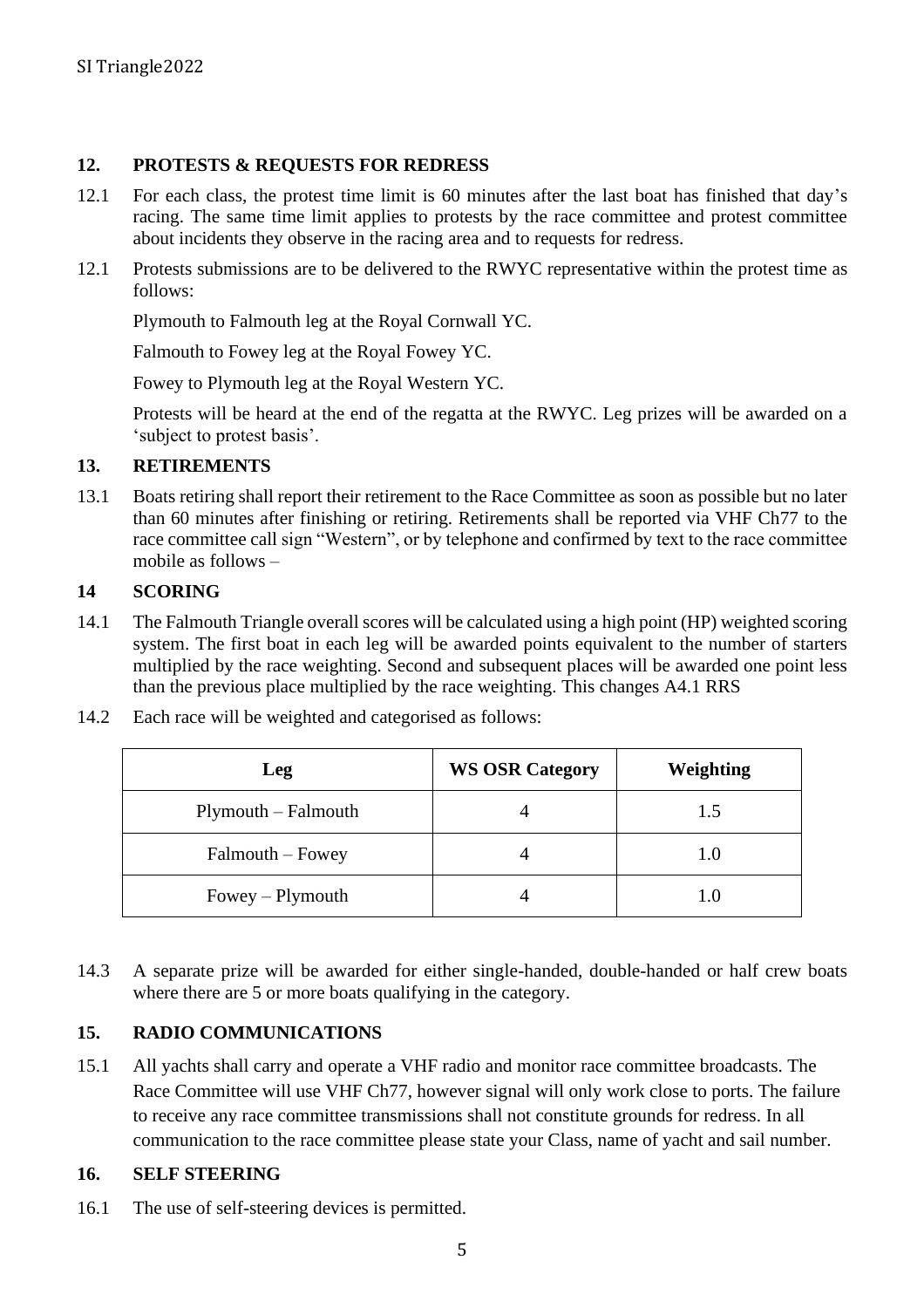#### **17. PRIZES**

17.1 Prizes will be awarded as follows:

A 'leg' prize will be awarded to the winners of each class for the Plymouth to Falmouth and Falmouth to Fowey legs of the Series. Additional prizes will be awarded depending on the number of boats entered in each class. So for 5-9 boats a second prize will be given, for 10-14 boats a third prize and so on. In addition, overall Series prizes will be awarded and presented at the RWYC annual prize-giving.

17.2 Prizes may also be awarded to single handed and two-handed entries that have declared their intention to race as such beforehand, subject to sufficient entries (5 in each category).

#### **15. RISK STATEMENT**

18.1 Rule 4 of the Racing Rules of Sailing states: "The responsibility for a boat's decision to participate in a race or to continue racing is hers alone."

Sailing is by its nature an unpredictable sport and therefore involves an element of risk. By taking part in the event, each competitor agrees and acknowledges that:

a) They are aware of the inherent element of risk involved in the sport and accept responsibility for the exposure of themselves, their crew and their boat to such inherent risk whilst taking part in the event;

b) They are responsible for the safety of themselves, their crew, their boat and theirother property whether afloat or ashore;

c) They accept responsibility for any injury, damage or loss to the extent caused by their own actions or omissions;

d) Their boat is in good order, equipped to sail in the event and they are fit to participate;

e) The provision of a race management team, patrol boats, umpires and other officials and volunteers by the organiser does not relieve them of their own responsibilities;

f) The provision of patrol boat cover is limited to such assistance, particularly in extreme weather conditions, as can be practically provided in the circumstances;

g) They are responsible for ensuring that their boat is equipped and seaworthy so as to be able to face extremes of weather; that there is a crew sufficient in number, experience and fitness to withstand such weather; and that the safety equipment is properly maintained, stowed and in date and is familiar to the crew.

#### **19. INSURANCE**

Each participating boat shall be insured with valid third-party liability insurance with a minimum cover of £2,000,000 for the duration of the Series or the equivalent.

#### **20. FURTHER INFORMATION**

For further information please contact the Secretary, Royal Western Yacht Club, Queen Anne's Battery PL4 0TW - by email at [admin@rwyc.org.](mailto:admin@rwyc.org)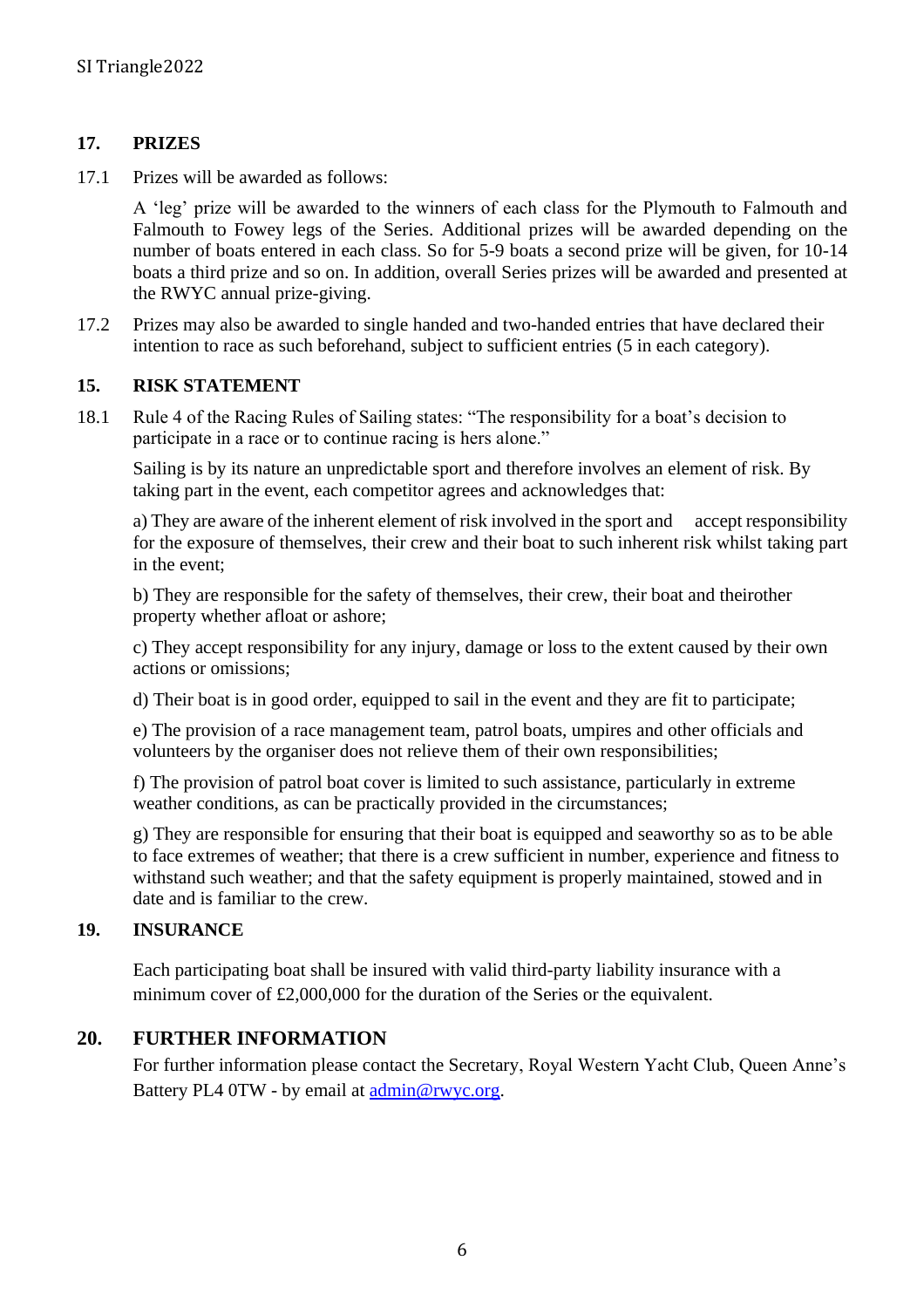# **Appendices**

- **A** Instructions for starting and finishing at Plymouth.
- **B** Instructions for finishing and starting at Falmouth
- **C** Instructions for finishing and starting at Fowey.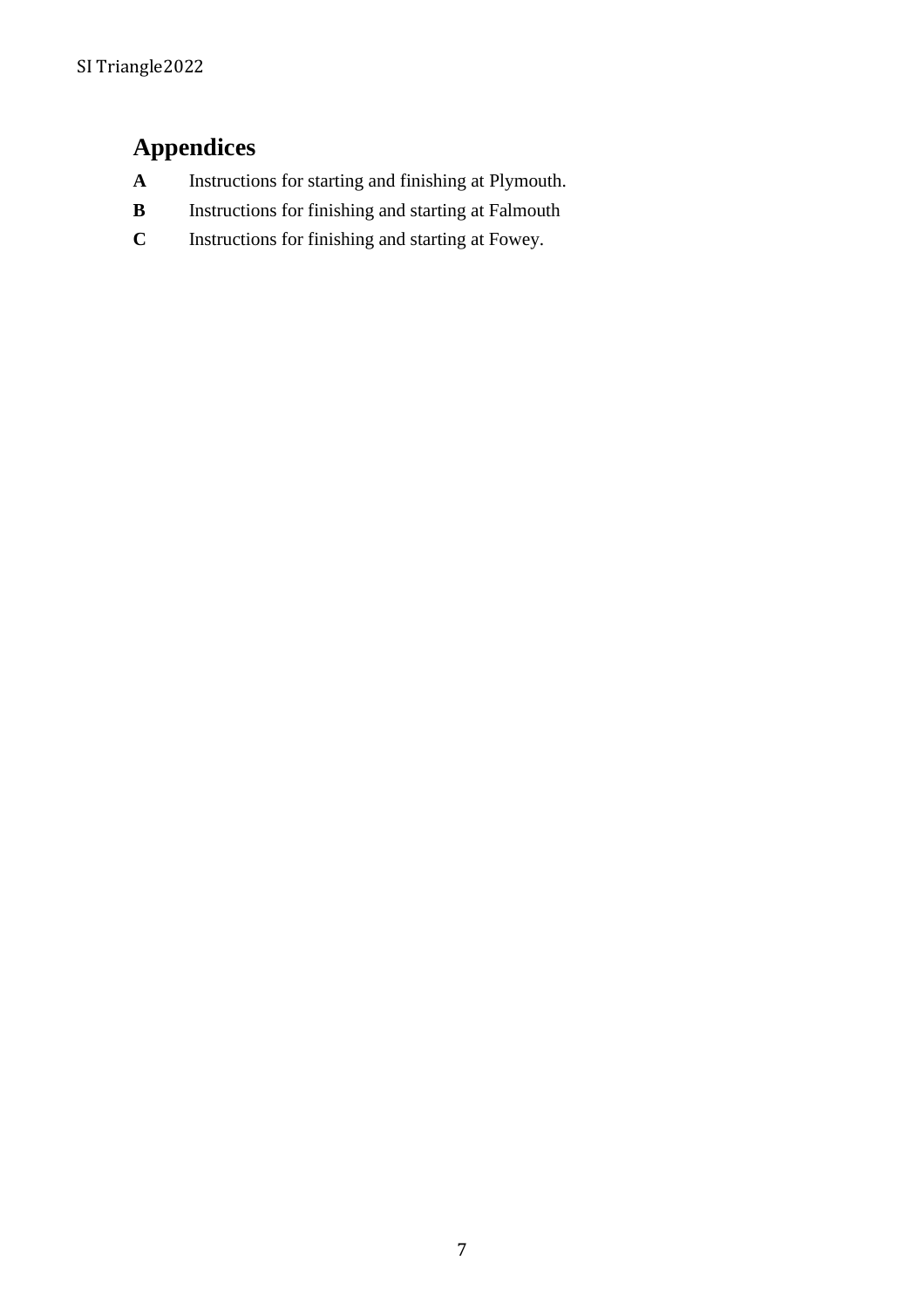# **APPENDIX A**

## **PLYMOUTH**

Where boats are racing within the boundaries of the Port of Plymouth they are referred to the Dockyard Port of Plymouth Order 1999, a copy of which is displayed on the website <http://www.legislation.gov.uk/uksi/1999/2029/contents/made> and Local Notices to Mariners. When the Race Committee believes that such regulations have been broken so as to bring the sport into disrepute it will act under RRS 60.2(c) requesting the Protest Committee to act under RRS 69.1(a), Allegation of Misconduct.

An engine or other alternative means of propulsion shall be used when appropriate to avoid risk of collision with another vessel that is underway but not racing, or in a grave emergency. The facts shall be reported by radio to the Race Committee at the finish with written details submitted to the race office before the end of protest time. The protest committee may impose a penalty if it thinks fit. This changes RRS 63.1.

### **Start procedure: 30th April 2022.**

The start line will be between the RWYC committee vessel (Fulmar) at the starboard end displaying an orange flag, and an orange inflatable buoy at the port pin end.

All boats shall pass close to the Committee Boat on the side opposite to the Start Line before the warning signal with mainsails hoisted for identification.

## **Finish Procedure 2<sup>nd</sup> May 2022.**

Finishing at the RWYC club line will be by sailing in an easterly direction to pass an extension of a transit from the club flag mast and a yellow and black striped transit staff on the shore below it. The outer limit of the finish line is a line extending east – west through the mooring buoys on the northern boundary of the Controlled Mooring Area as explained below.

Skippers are reminded that adherence to SI 9.4 is mandatory.

### **Prohibited Racing Area.**

Whilst racing, boats are prohibited from entering the Controlled Mooring Area located north of Mountbatten peninsula and south of the Plym navigation channel. Boats must remain north of a line extending from the westerly mooring buoy positioned on the south side of the Plym navigation channel, east through each mooring buoy on the northern boundary of the Controlled Mooring Area and west of a line extending from the most westerly mooring buoy on the south side of the Plym navigation channel due south to the Mountbatten peninsula.

#### **The prohibited area defined above ranks as an obstruction to sea room under RRS.**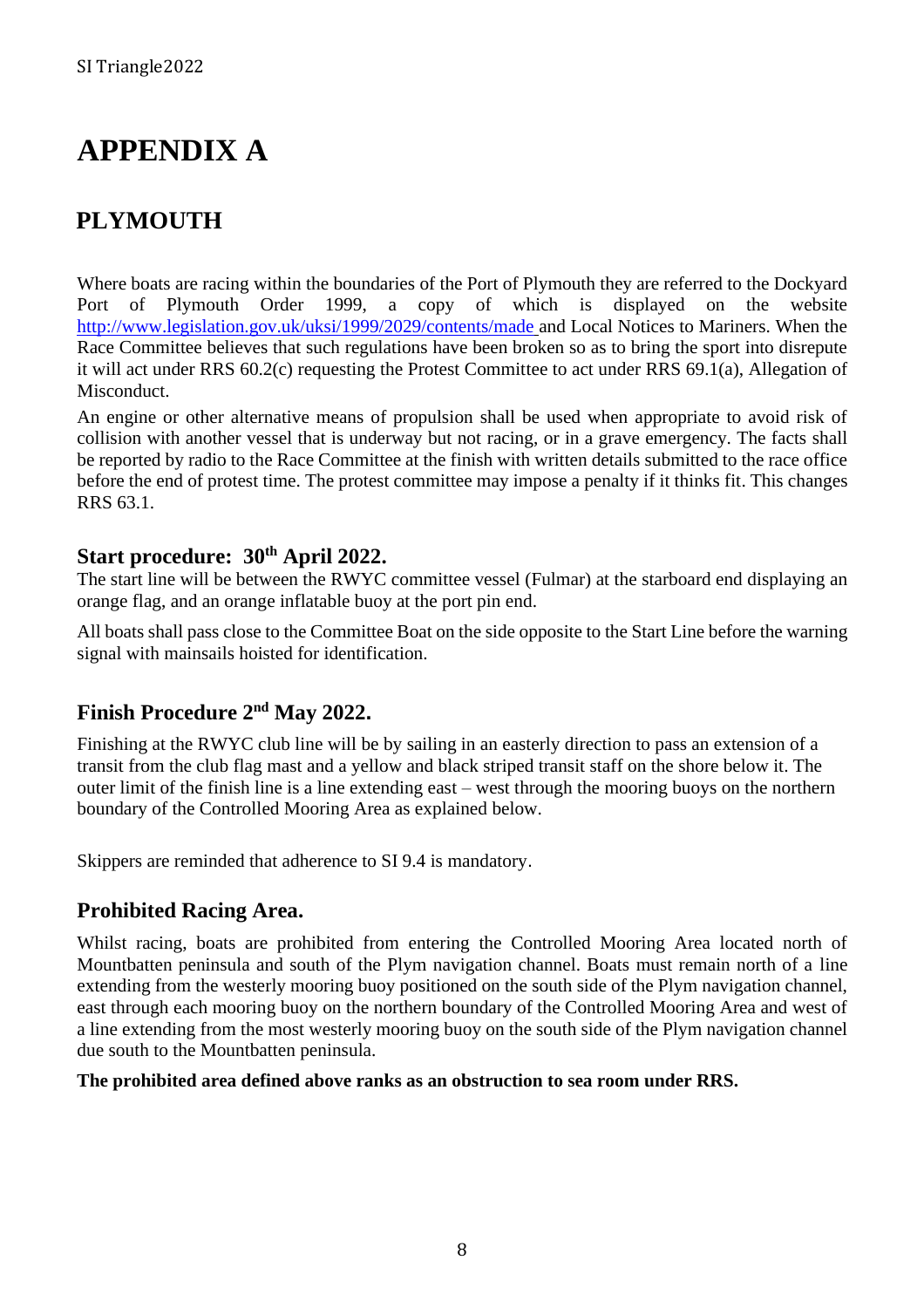# **APPENDIX B**

## **FALMOUTH**

## **Finish procedure 30th April 2022**

The finish line is a transit line from the transit mark on Pendennis Point, on the port side, and the Black Rock Beacon (Black/Red/Black – 50deg 8.786'N 05deg 2.037W) in Carrick Roads to starboard.

Skippers are reminded that adherence to SI 9.4 is mandatory.

## **Start procedure 1 st May 2022**

The start line will be the transit formed by the PoFSA flagstaff on the foreshore at Pendennis Point displaying an orange flag, and Black Rock Beacon. To start, yachts shall pass between Pendennis Point and this beacon, but attention is drawn to the rocks indicated by this mark.